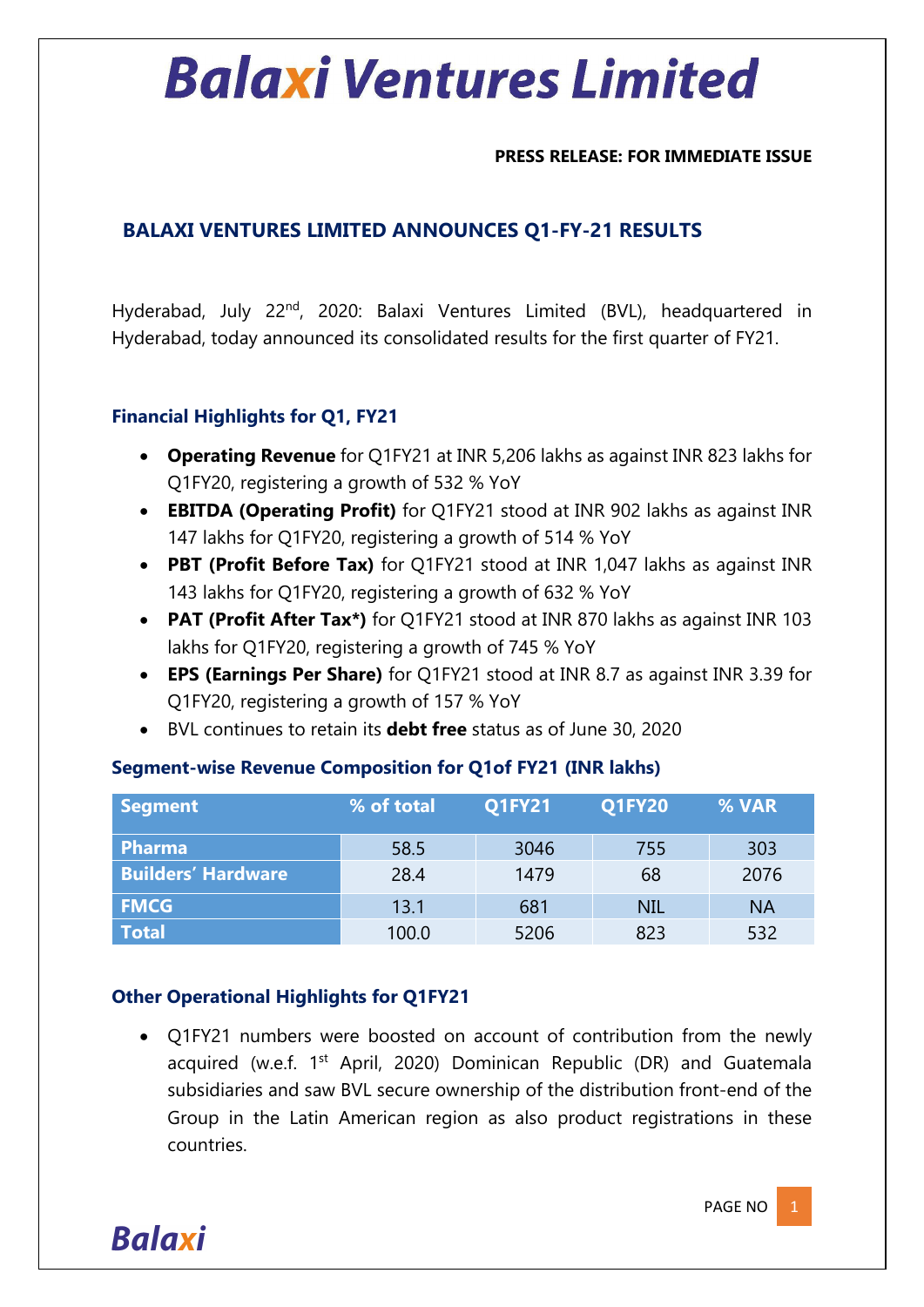| <b>Particulars</b>                          | <b>Guatemala</b> | <b>Dominican Republic</b> |
|---------------------------------------------|------------------|---------------------------|
| <b>Product Registrations Granted</b>        | 71               | 136                       |
| <b>Product Registrations Pending</b>        | 35               | 48                        |
| <b>Warehouse Space (square feet)</b>        | 11,000           | 12,000                    |
| <b>Client base of retailers/wholesalers</b> | 150              | 600                       |

- Revenues from the Latin American market (which includes Venezuela and Haiti) now account for over 31% of the Pharma vertical of BVL, whereas the rest came from Angola.
- BVL lost out on some sales potential in the FMCG segment on account of the lockdown in Angola and logistics issues that delayed export shipments – Currently, this segment covers a large range of biscuits under the brand YAP, sourced from a state-of-the-art factory in India.

#### **Strategic Initiatives**

- BVL has set its sights on other Latin American markets such as Honduras, Nicaragua and El Salvador and plans to expand presence to these markets in 2021. It has set itself a strategic vision to grow Pharma sales contribution from Latin American markets to as much as 50% in the next 3 years.
- BVL to focus on growing share of branded generics in its overall Pharma sales and invest in strengthening existing brands by channelizing brand building costs towards few identified power brands. The Management believes that these power brands will substantially augment the strategic value for the frontend distribution businesses.
- BVL is working on a differentiated front-end model in Angola for its FMCG business and seeks to cover a lot more sales touchpoints than the Pharma business typically covered. Based on its market research, it also plans to add new product segments such as toothpaste, hand sanitizers, disinfectants, confectioneries etc which it is hopeful of launching later this fiscal.

Commenting on the performance, Mr. Ashish Maheshwari, Chairman & Managing Director,

Balaxi Ventures Limited said, "We are pleased to report a satisfactory performance for the quarter amidst supply chain challenges on account of the CoVid-19 pandemic.

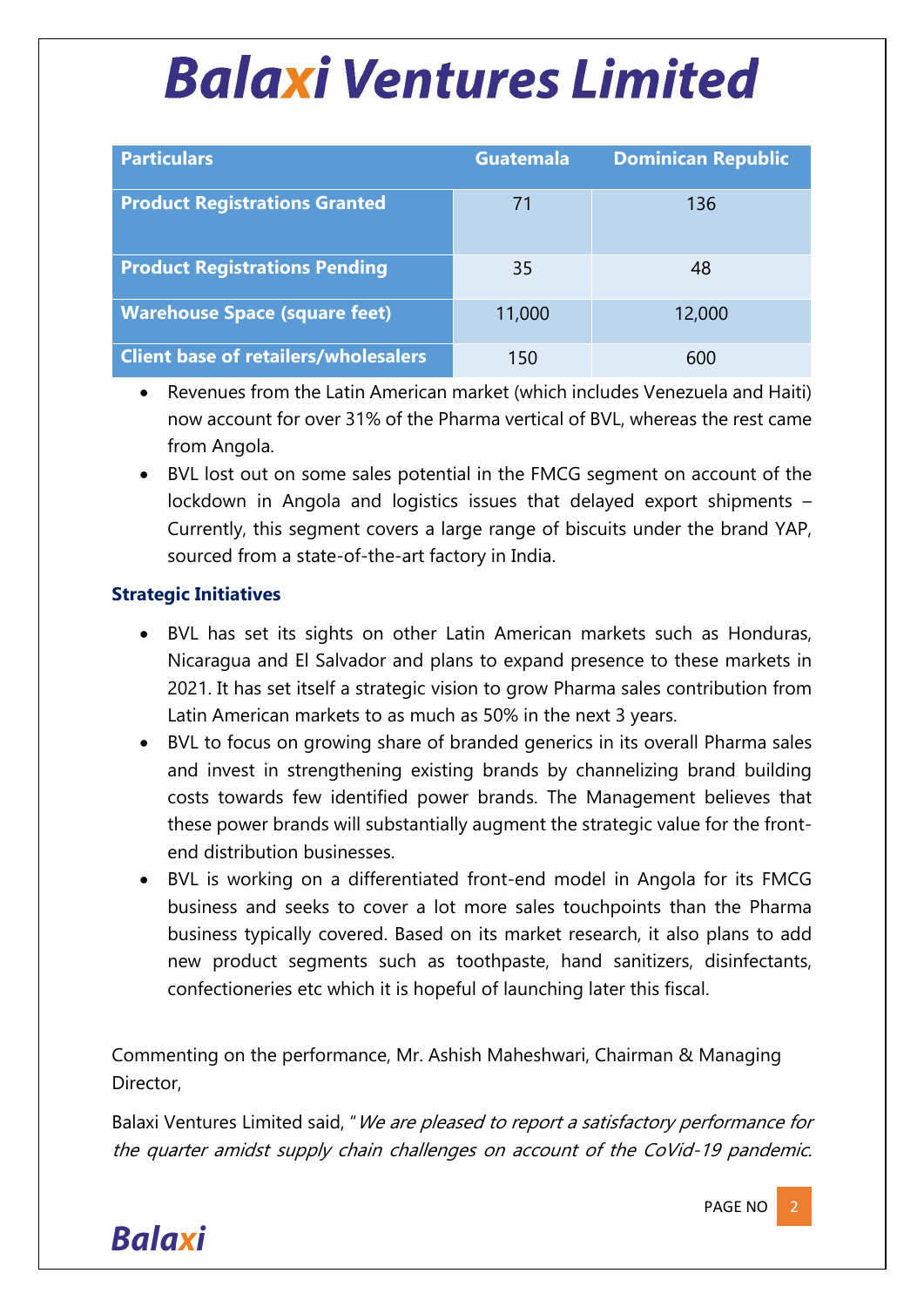Lockdowns in the key markets of presence for us have been lifted and that is an encouraging sign for us as we remain optimistic to deliver strong performance through the current fiscal".

#### **Proposed Change of Name**

The Board has accorded an in principal approval for change of name of BVL to Balaxi Pharmaceuticals Ltd. which the Board believes more appropriately represents the predominant business vertical of the company, accounting for 58.5% of the revenues for Q1FY20. This is also a key growth driver for the company and the company will look to make further investments, both organic and inorganic, in this vertical. After due deliberation, it was considered suitable to drop 'Ventures' from the earlier name as the company has decided to restrict its focus only to the existing lines of business and leveraging its existing distribution infrastructure.

#### **About Balaxi Ventures Limited**

Balaxi Ventures Ltd. is engaged in wholesale distribution of pharmaceuticals, FMCG products and builders' hardware procured from OEM suppliers under our brand names. Balaxi, along with its subsidiary, exports more than 400 generic (including 40 brands) pharmaceutical formulations, which have strong brand recall in markets such as Angola, Dominican Republic, Guatemala and Venezuela. These are sourced from WHO GMP certified plants of over 25 contract manufacturers located in India, China and Portugal. Balaxi sells over 300 SKUs in builders' hardware segment which have strong presence across Angola. Having tasted success with its range of biscuits in the Angola market, Balaxi plans to opportunistically add more products to its FMCG portfolio.

More information about the company is available on https://www.balaxiventures.in.

#### **Forward Looking Statements**

Certain statements in this document may be forward-looking statements. Such forward-looking statements are subject to certain risks and uncertainties like regulatory changes, local political or economic developments, technological risks, and many other factors that could cause our actual results to differ materially from those contemplated by the relevant forward-looking statements. Balaxi Ventures Limited will not be in any way responsible for any action taken based on such statements and